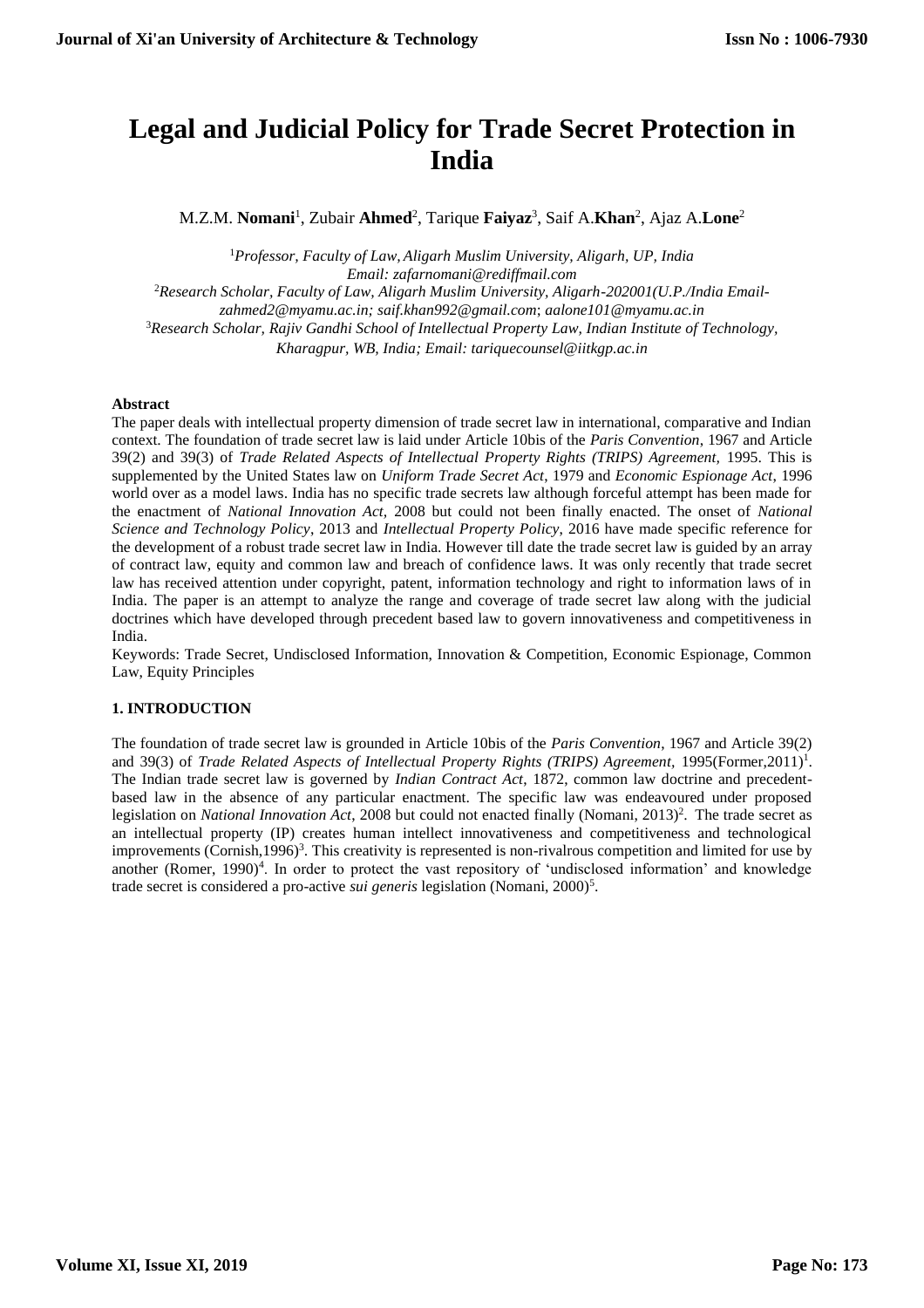

**Figure 1: Types of Trade Secrets**

The trade secrets, as innovation rights, can be amazingly profitable to development, survival and consumer justice (Nomani, 2009)<sup>6</sup>. Every organization must guarantee that they satisfactorily secure their business forms, specialized skill and secret data from contenders (Nomani & Rahman,  $2011$ <sup>7</sup>. A trade secret may allude to training, process, plan, instrument or a gathering of information or data identifying with the business which is not commonly known to general society. The proprietor sensibly endeavours to keep trade secret by monetary enthusiasm as against the contenders (Nomani & Rahman, 2011)<sup>8</sup>.



**Figure 2: Contours of Trade Secrets**

In this context, the Delhi High Court decision in *American Express Bank Ltd* v *Priya Puri* (III LLJ 540 Del) is significant. The Court defined trade secrets as*"…formulae, technical know-how or a peculiar mode or method of business adopted by an employer which is unknown to others.' Such information has a reasonable impact on the organizational expansion and economic interests*." Similarly, in the case of *Anil Gupta* v. *Kunal Dasgupta* (97 2002 DLT 257), the Delhi High Court further ruled that the concept developed and evolved by the plaintiff is the result of the work done by the plaintiff upon material which may be available for the use of anybody, but what makes it confidential is the fact that the plaintiff has used his brain and thus produced a result in the shape of a concept.

# **2. MATERIALS AND METHODS**

The study seeks to deepen knowledge of Indian trade secret laws in the frame work of *Paris Convention*, 1967 and the *TRIPS Agreement*, 1995. It assesses the pragmatic discourse of Indian trade secret laws adopted through judicial doctrines. The methodology partake established canons of statutory interpretation. It also undertakes the comparative law method by synergising trade secret legislations in to competition and innovation protection laws under emerging IPR regime (Nomani, 2012)<sup>9</sup>. The qualitative and quantitative research is also culled out in fostering role of trade secret protection laws in the development of international and bilateral trade and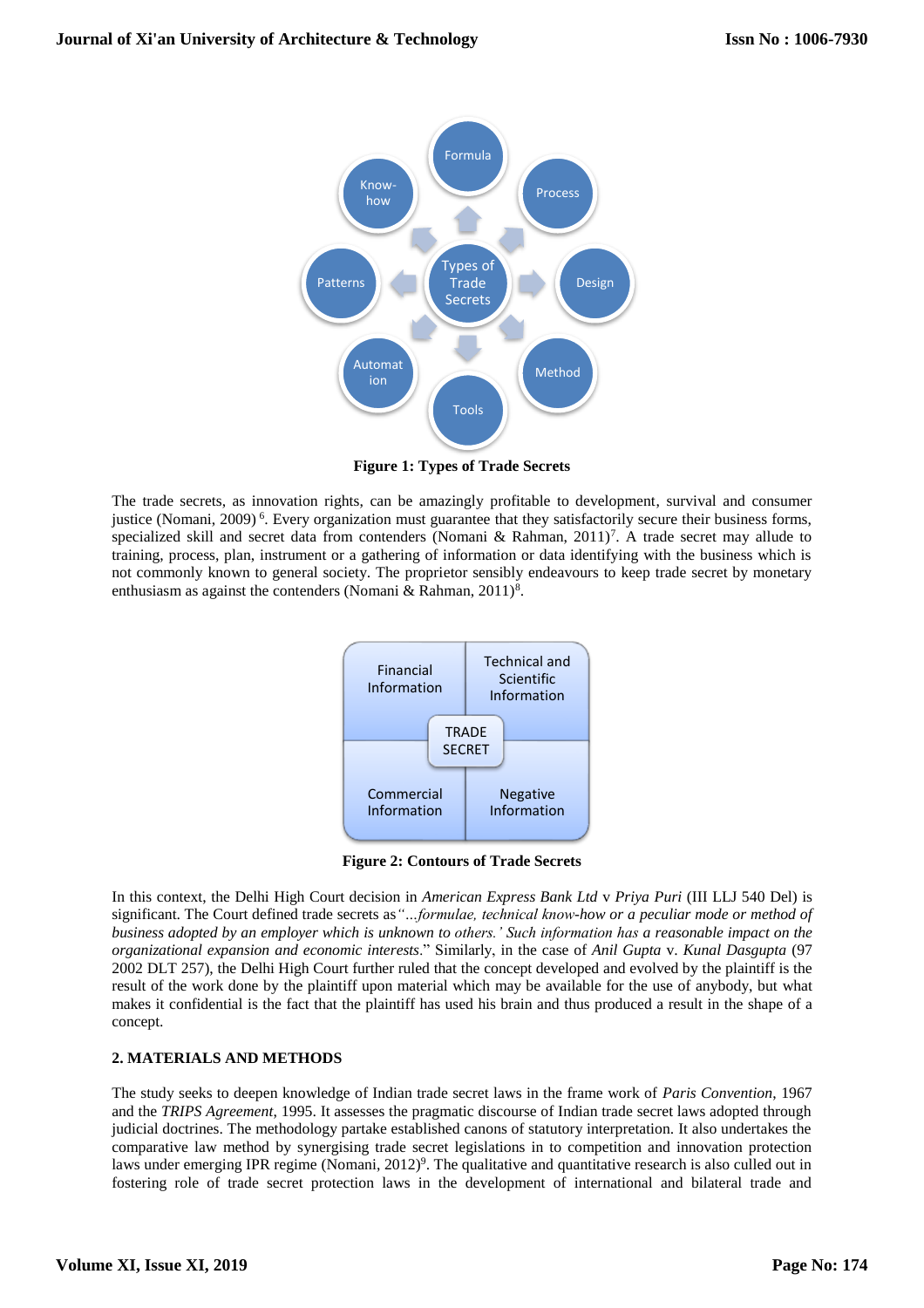investment (Nomani & Ahmed, 2019)<sup>10</sup>. Thus the material and method of study consists of the Indian common law technique along with the statutory and legal interpretation of judicial precedent and principles.

#### **3. RESULTS**

Although India does not have a specific codified legislation to protect trade secrets and confidential information, or technical knowhow of value to the owner, yet the Indian courts have preferred to construe trade secrets as equitable rights and brought them to be protected under different specific Indian legislations *viz;* Indian *Contract Act,* 1872 , *Copyright Act*, 1957, *Competition Act*, 2002, and under the noble auspices of equity and common law and action for breach of confidence. The global development of trade secret law, are not well established and uniformly protected around the world (Nomani & Rahman,  $2011$ )<sup>11</sup>. However it provides a grund norm for the national trade secret laws in many ways (Cohen & Gutrerman, 1998)<sup>12</sup>.

**3.1** *Trade Secret & International IP Laws:* For the protection of certain information, not readily available in the public domain or easily accessible and which are of immense commercial value, there are certain international mechanisms viz. Article 10bis of the *Paris Convention*, 1967 and Article 39(2) and 39(3) of *TRIPS Agreement,* 1995. Similarly, under Article 39 of *TRIPS Agreement,* 1995, it is the duty of the member nations to enlarge the protection to *natural and legal persons* wherein and whereby they have the sole control, interest and right over such information. It is also provided in the 1995 Agreement that the information cannot be disclosed, acquired or used by others without the prior consent of the owner, and it must not be used for a similar commercial purpose or practice. Therefore, the natural corollary which follows from this is that the member nation states should develop domestic policy and legislation under their legislative framework, including but not limited to the formulating of specific laws within their IP regime. In reference to the term "possibility", discussed in here, it should always be inferred to mean the possibility of developing legislative framework within their own legal system and not necessarily having a specific IP legal regime (Blair & Cotter, 2005)<sup>13</sup>. Article 39.2 of *TRIPS Agreement,* 1995 elucidates that the legislative framework has to be developed to bring the protection of trade secrets under the definition of breach of contract and breach of confidence. The enticement by the third parties to illegally gain undisclosed information would constitute a breach and is not considered as honest commercial practices. The TRIPS Agreement protects against unfair competition and allows member States to address Trade Secret through developing a specific legal regime or through the common law system (Nomani & Raj,  $2016$ )<sup>14</sup>. That is why we find huge variances in the measures and legal scheme a developed by the nation states in protection of their trade secrets. However, the view adopted by the *General Agreement on Tariffs and Trade (GATT)*, 1989 in their discussion paper on India specifically enunciates that trade secrets cannot be accorded the IP status and thus cannot be protected under the IP rights, as it specifically includes within its ambit the disclosure, publication and registration, while the former takes care of secrecy and confidentiality secrets (Raina, 2015)<sup>15</sup>.

**3.2** *Trade Secret Law in India:* The trade secret is comprehensively dealt under *Indian Contract Act*, 1872 through restrictive covenants. As per Section 27 of the *Indian Contract Act*, 1872, any agreement that is in restraint of trade or of exercise of a lawful profession is considered to be void, as much as it amounts to a breach of a valid contractual obligation. Injunction relief is one the legal remedies available to the proprietor by prohibiting a contractor, employee, seller or other party from revealing a trade secret. It also requires the restitution of the damages for all confidential and proprietary material, andthe court also uph olds reimbursement for any losses caused by the disclosure of trade secrets (Singh, 2005)<sup>16</sup>. This is evident in *Richard Brady* v. *Chemical Process Equipments Pvt. Ltd* (AIR 1987 Delhi 372). In this case, the court, in the absence of a contract, had objectively invoked a broader equitable jurisdiction and awarded an injunction to that effect. The case relates to a machine invented indigenously, and solely for the purpose of large scale fodder production by the plaintiff. The defendants were required under the contract to supply the thermal panels to the Plaintiff.. During the course of production, all the necessary technical details, drawings, design specifications and material know-how of the machine and its functioning was shared by the plaintiff to the defendant. The Plaintiff had by way of an agreement, accorded to supply specialised thermal panels to the Defendants. The Defendants did not place any order for the same and it was subsequently found out by the Plaintiff that the defendant had started their own fodder production unit. The plaintiff filed a suit alleging misappropriation of know-how, sketches, designs and technical specifications against the defendant.

**3.3** *Trade Secret under National Innovation Act, 2008***:** As discussed already, protection and regulation of trade secrets in India as such is not covered under any specific legislation. The *National Innovation Act*, 2008 proposes various initiatives and collaborations involving key stakeholders including government viz. public, private or public- private encouraging innovation(Nomani, 2018)<sup>17</sup>. It seeks to protect sensitive and confidential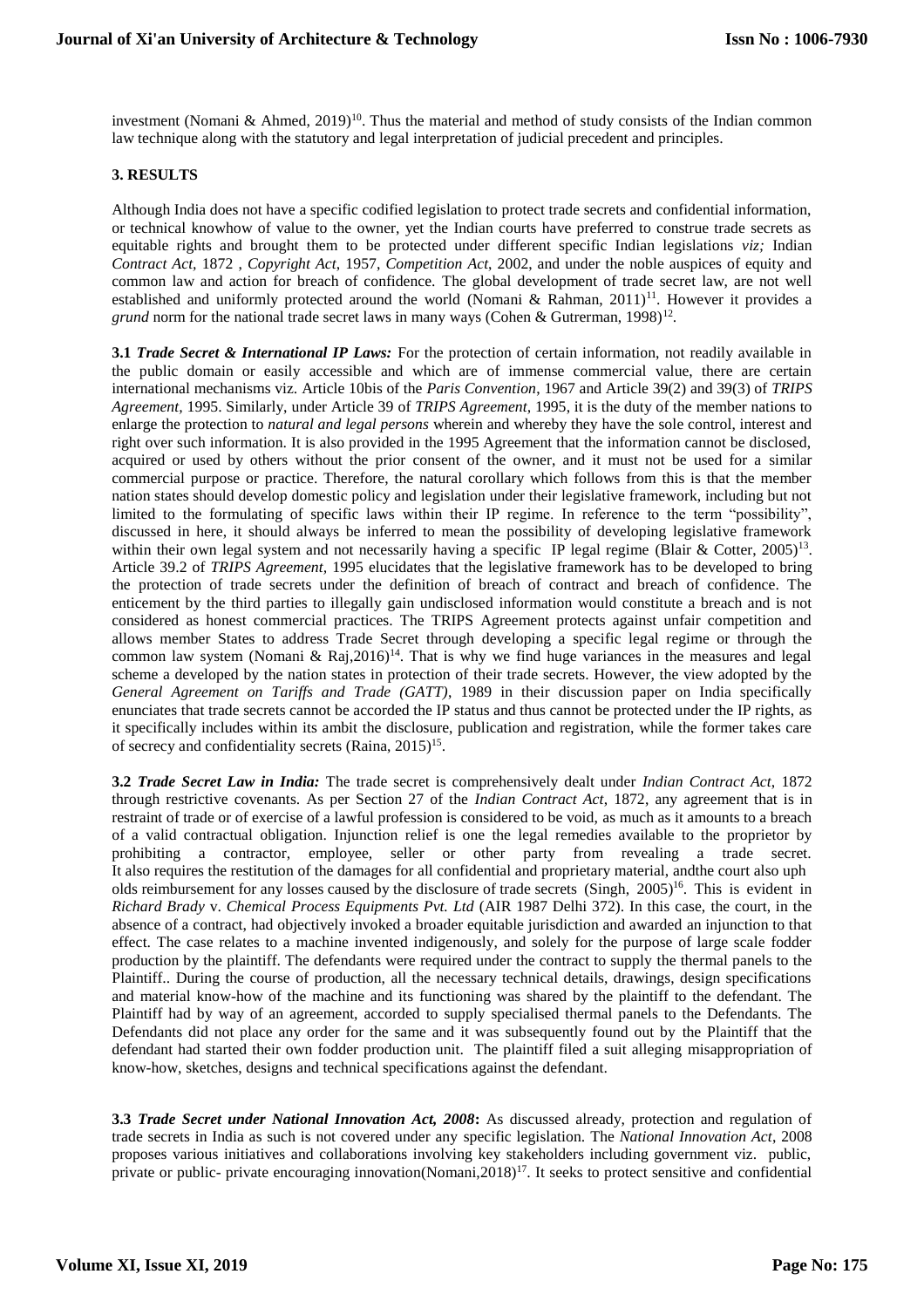information through codification and consolidation of the confidentiality legislation. The proposed law manages competitive innovation insurance through damages for harms for infringement of trade secrets, solutions for securing privacy confidentiality and commitment of secrecy. Be that as it may, the bill slipped by and didn't turn into a law. The *[National Science & Technology](http://dipp.nic.in/English/Schemes/Intellectual_Property_Rights/National_IPR_Policy_12.05.2016.pdf) Policy,* 2013 and *IPR Policy*, 2016 accommodates the sanctioning of a trade secret law. Albeit no time span has been accommodated the accomplishment of this target, however, one can be sure there will be systematized codified trade secrets law in the not so distant future in India (Nomani, 2017)<sup>18</sup> . This may ideally fuse the best highlights of the U.S. *Uniform Trade Secret Act*, 1979, and The *Economic Espionage Act*, 1996 enacted with an end goal to give a comprehensive, far-reaching and lawful structure to secure protect trade secrets (Brant, & Lohse,  $2013)^{19}$ .

# **4. DISCUSSIONS**

The Indian Courts on numerous events delineated the idea of trade secret through common law doctrine of precedent. The trade secret jurisprudence in India have been developed through judicial pronouncements over the years are based on the Common law principle of equity, which amongst others includes the duty to not reveal confidential information under non-disclosure agreement by an employee for the period he is employed.

 **4.1** *Judicial Enforcement Of Trade Secret Under Contract Law:* In *Brahmaputra Tea Co* v. *E Scarth* (1885 11 Cal 545) an employee of the company restrained by the Calcutta High Court from starting a competing business for five years after his period of service was over .But under English Law this was an exception to the general rule and the same was not intended to be given effect as prohibition contained in Section 27. The Supreme Court, observing that restriction through injunction is not unreasonable to the extent that it puts a restraint on the question of time, the nature of employment and also as to the question of territorial jurisdiction in upholding the rights of the respondent company upheld this noble principle again in *Niranjan Shanker Golikari* v. *Century Spinning & Manufacturing Co Ltd*. (AIR 1967 SC 1098).

Similarly, the Karnataka High Court in the *V.V Sivaram* v. *Foseco India Limited* (2006(1) KCCR 429) upheld the order of the trial court and issued an injunction against the defendants (appellants in this case) for breach of confidence. Twelve years after leaving the plaintiff company, the defendants started the similar business and started producing similar products as that of the plaintiff and tried to pass it off as such as they were in possession of confidential know-how. Taking cue from the earlier decisions, the court held that it was incumbent upon the courts to protect the rights and interests of the plaintiff and held that a former employee can be restrained from disclosing confidential information. Thus, it can be inferred from these landmark decisions of the Supreme Court that as a general rule the company is not always entitled to restrain its previous employee, but when it comes to the important question of trade secrets, it can go for injunction issued against the opposite. The loss or compensation is calculated on the basis of the business expense of the exclusive details focused solely on a notion of sale between inclined seller and inclined buyer with the aid of way of alleviation.

**4.2** *Judicial Enforcement of Trade Secret under Information Technology Law:* The legal system has been innovative in keeping up with the technical advances apparent from the passage of the *Information Technology Act*, 2000 and its corresponding modifications that cover the stealing of classified information via the online route and require strict fines, restitution and incarceration. Important in this regard is Section 72 of the *Information Technology Act*, 2000, which is though limited in its scope to provide protection only with respect to electronic records. Notwithstanding criminal liability under the IT Act, Sections 405-409 of the *Indian Penal Code*, 1860 which identifies with criminal breach of trust and Section 418 can likewise be invoked for infringement of trade secret. This principle has been very succintly upheld by the Bombay High Court in the *Pramod, Son of Laxmikant Sisamkar v. Garware Plastics and Polyester* case (1986(3) Bom. CR 411). The court made a departure from the above decisions in holding that in this case held that it was still untimely to affirm that the specialized knowledge has in any way used by the petitioners as the company has yet not started the production and that merely on apprehension the petitioners cannot be punished. The court set aside the order of the trial court and held that "it is well settled that criminal prosecution is a serious matter and would amount to harassment of the accused and also to the abuse of the process of the court if without sufficient grounds it is allowed to proceed". It further made an observation that the legal remedies available should not be misused and abused by harassing or settling personal scores or to punish the accused.

**4.3** *Judicial Enforcement of Trade Secret and Copyright Law:* Computer Databases and compilations have been defined as literary works, are copyrightable, and are accorded copyright protection under section 2(o) of the *Copyright Act* 1957. It is assumed that over the span of their activity, organizations routinely gather information which they orchestrate deliberately or efficiently and can be gotten to electronically for instance, so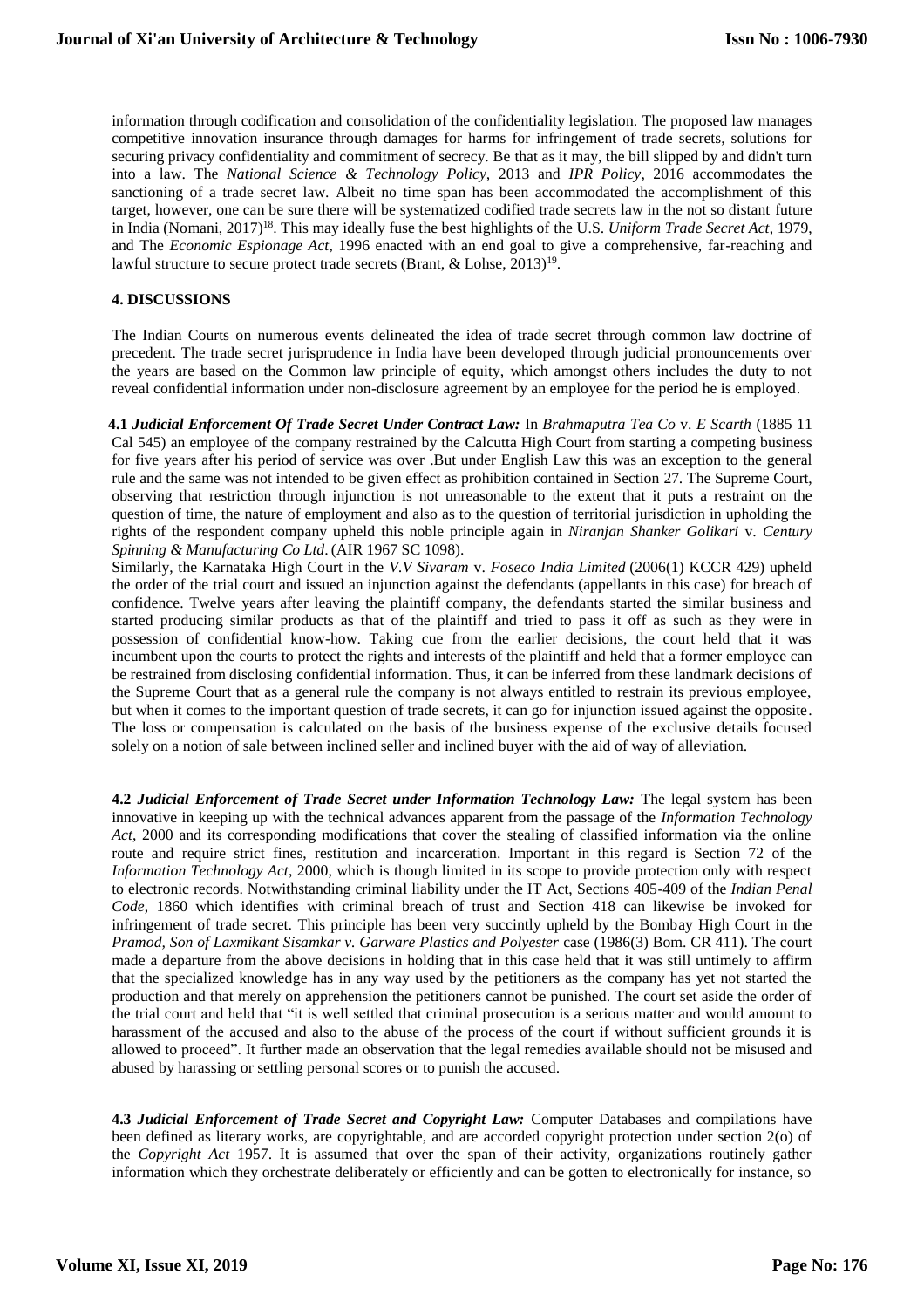as to examine business benefit or client conduct, or basically to keep up a stock of products. Along these lines, databases are a significant instrument for organizations, permitting them to run easily and plan their future improvement and protectable under copyright law. In *Burlington Home Shopping Pvt Ltd* v. *Rajnish Chibber*  (61,1995 DLT6), it was decided by the Delhi High Court that the data base compilations done by the companies are to be accorded copyright protection and thus, any unauthorized would tantamount to infringement.

In this manner, the legal approach for the trade secrets protection assurance can be reasoned from the Court's translation of NDAs, NCC, and limitation of exchange under Contract law. Consent to limiting a worker from contending or competing with his erstwhile employer after the end of services may not be permitted by the courts. This is supported by *Govindan* v. *Gopalakrishna* (AIR 1955 Mad 391)*,* wherein it was upheld by the court that despite the compiled database content is very miniscule in totality, yet law will come to its. Thus, it is crystal clear that the law restricts anyone from misappropriating and stealing from other person's labour or skills or technical know-how or intelligence and which protection has been accorded under Indian Copyright Law, which mandates that every effort should be made to protect the innovative character of the knowledge, intellectual skill-set, technical know-how,  $(Singh, 2010)^{20}$ .

# **5. CONCLUSION**

India has signed the *Paris Convention*, 1967 and *TRIPS Agreement*, 1995 and thus, it is incumbent to develop a sui generis law on trade secret and undisclosed information. The proposed law namely the *National Innovation Act*, 2008 has rightly adopted three layered approach in this regard. Right off the bat, it embraces to energize development through an innovative advancement and a supportive network encouraged by public, private or public-private partnership. The subsequent goal is advancing a National Integrated Science and Technology Plan. The third task is arranging and solidifying a law classification to help protect the technical know-how, confidential information, trade secret and innovation. A comprehensive enactment on the lines of the *Uniform Trades Secrets Act*, 1970 should be actualized to discourage the unlawful exchange of trade secrets as a major aspect of work obligations in the companies. Therefore, the need of the hour is to adopt the abovementioned three pronged approach alongside NDAs and NCCs would go far in devising a foolproof plan in building up a culture of trade secret protection in all respects to its owners.

#### **REFERENCES**

- [1] J. Fromer , "Trade Secrecy in Willy Wonka's Chocolate factory", The Law and Theory of Trade Secrecy: A Handbook of Contemporary Research, Dreyfuss and Strandburg (ed), Edward Elgar Publishing Jan 2011.
- [2] M.Z.M. Nomani, "Components and Contours of Trade Secret and Innovation Management Laws: Some Parahelion Limitations for Intellectual Property Rights", Intellectual Property Rights in India, O. N. Tiwari (Ed.), Radha Publications, New Delhi, pp. 126-137, 2013.
- [3] W.R. Cornish, Intellectual Property: Patents, Copyright, Trade Marks, and Allied Marks, Universal Law Publishing Co Pvt Ltd , C-FF-1A, Dilkhush Industrial Estate, (Opposite Hans Cinema), G T Karnal Road, Delhi 110 033, India, pp.266, 1996.
- [4]P.M. Romer, "The problem of Development: A Conference of the Institute for the study of Free Enterprise Systems", *Endogenous Technological Change, Journal of Political Economy*, Vol 98, No. 5 Part 2 pp. 71- 102, 1990.
- [5] M.Z.M. Nomani, "Environment Agriculture and Challenges of Bio-Piracy: A Blue Print of Indian *Sui Generis* Legal Order", *Indian Journal of Environmental Law*, vol. 1(2), pp. 3-22, 2000.
- [6] M.Z.M. Nomani, [Climate Change, Environmental Sustainability and Consumer Justice"](https://scholar.google.com/scholar?oi=bibs&cluster=2284910976641854088&btnI=1&hl=en), International *Journal of Environmental Consumerism*, vol. 4(7&8), pp. 52-63, 2009.
- [7] M.Z.M. Nomani & F. Rahman, "Intellection of Trade Secret and Innovation Laws in India", *Journal of Intellectual Property Rights*, vol. 16(4), pp. 341-347, 2011.
- [8] M.Z.M. Nomani, and F. Rahman, "Innovativeness & Competitiveness under Trade Secret Laws In India", *Manupatra Intellectual Property Reports,* vol. 2(1), pp.131-141, 2015.
- [9] M.Z.M. Nomani, "Synergy of Trade Secret Legislations, Competition Laws and Innovation Protection Statutes under Emerging Intellectual Property Rights Regime: A Comparative and Indo-U.S. Perspective", Protecting Intellectual Property in Life Sciences Dominic Keating *et al*. (Ed.), Amity University Press: NOIDA; 2012: pp.63-79.
- [10] M.Z.M. Nomani, Z. Ahmed, M. Rauf, "Role of Trade Secret Protection Laws in the Development of Indo-Brazilian Bilateral Trade & Investment", *International Journal of Law*, vol. 5(5), pp. 20-24, 2019.
- [11]Nomani, M.Z.M. Nomani, & F.Rahman, 'WTO, India & Regional Trade Blocks' in Ahmad J. *et al* (Ed.) *WTO, India & Regionalism in World Trade,* New Century Publications, New Delhi. 2011:1-38.
- [12] Jerry Cohen & Alan S. Gutrerman, Trade Secrets Protection And Exploitation, pp 409, Jan 1998.